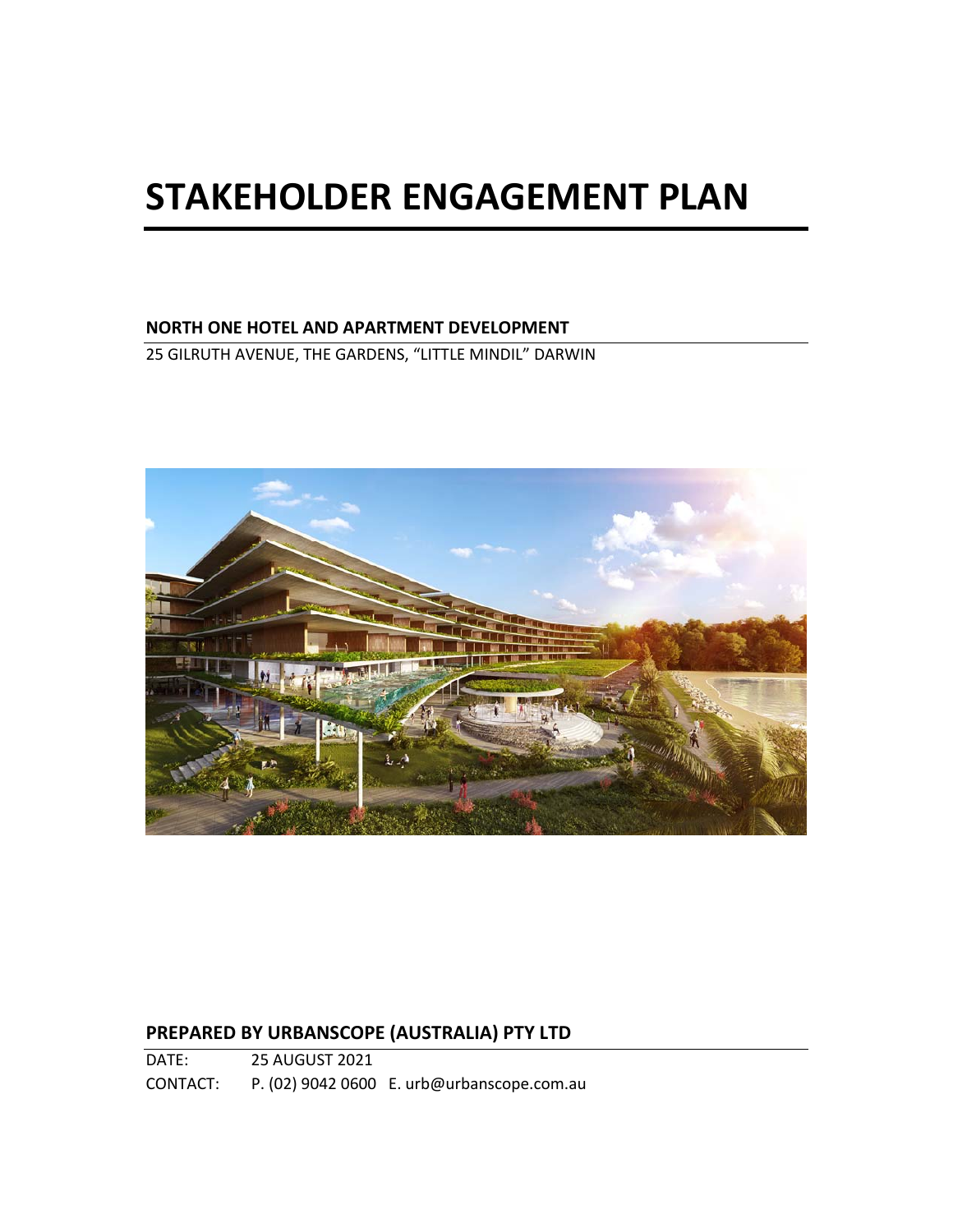#### **1. INTRODUCTION**

This Stakeholder Engagement Plan has been prepared by Urbanscope (Australia) Pty Ltd for inclusion in the Referral to the NT EPA document in support of a development application to the Northern Territory Government seeking consent for a hotel/motel and serviced apartments with ancillary bar‐public and market at 25 Gilruth Avenue, The Gardens, Darwin, NT.

Stakeholder engagement and consultation briefings were conducted during the pre‐Development Application lodgement phase by Bruce Cutler of RedSplash Creative Solutions. His methodology for stakeholder engagement to date, outline of issues raised and outcomes of consultation is incorporated in this plan from his Stakeholder Engagement Report (April 2021).

The Stakeholder Engagement Plan includes consideration of the following areas of stakeholder engagement and consultation:

- i. Stakeholder Engagement Plan for all stages of the project (design and approvals through to operation) that considers the IAP2 core values
- ii. Identification of key stakeholders
- iii. Overview of the methodology undertaken for stakeholder engagement to date and proposed future consultation
- iv. Summary of stakeholder engagement undertaken, the issues raised and outcomes of consultation

#### **2. STAKEHOLDER ENGAGEMENT PLAN**

#### **2.1 Pre‐Development Application Lodgement Phase**

- Engaged the services of a Darwin-based stakeholder and community engagement consultant (RedSplash)
- Identified key stakeholders
- One‐on‐one meetings conducted with key stakeholders
- Stakeholder engagement report issued covering consultation process, key themes raised during stakeholder meetings and stakeholder feedback & recommendations

#### **2.2 Development Application Assessment Phase**

- **Engage with broader community including meeting with Myilly Tower body corporate and owners of** the Spanish villas at the top of the escarpment ie. residential area directly impacted by the proposed development
- Engage and liaise with various media outlets to disseminate factual information and answer FAQs for informing the broader Darwin community

#### **2.3 Post‐ Development Consent and Detailed Design Phase**

- **•** Obtain an AAPA Certificate
- Liaise with Larrakia traditional owners and elders
- Consult with indigenous representatives in the detailed design process eg. incorporation of indigenous heritage references and artwork in the design of interior spaces; Larrakia naming of hotel and key parts of the hotel and inclusion of interpretative signage
- Liaise with stakeholders including relevant NT Government agencies, service providers such as the Power & Water Corporation, community members, business groups, National Trust NT and Master Builders Association NT
- Develop a Territory Benefit Plan detailing commitments to enhancing the local benefit outcomes in the areas of local workforce development and employment; regional and indigenous economic and community development; local business participation, including indigenous businesses, and small to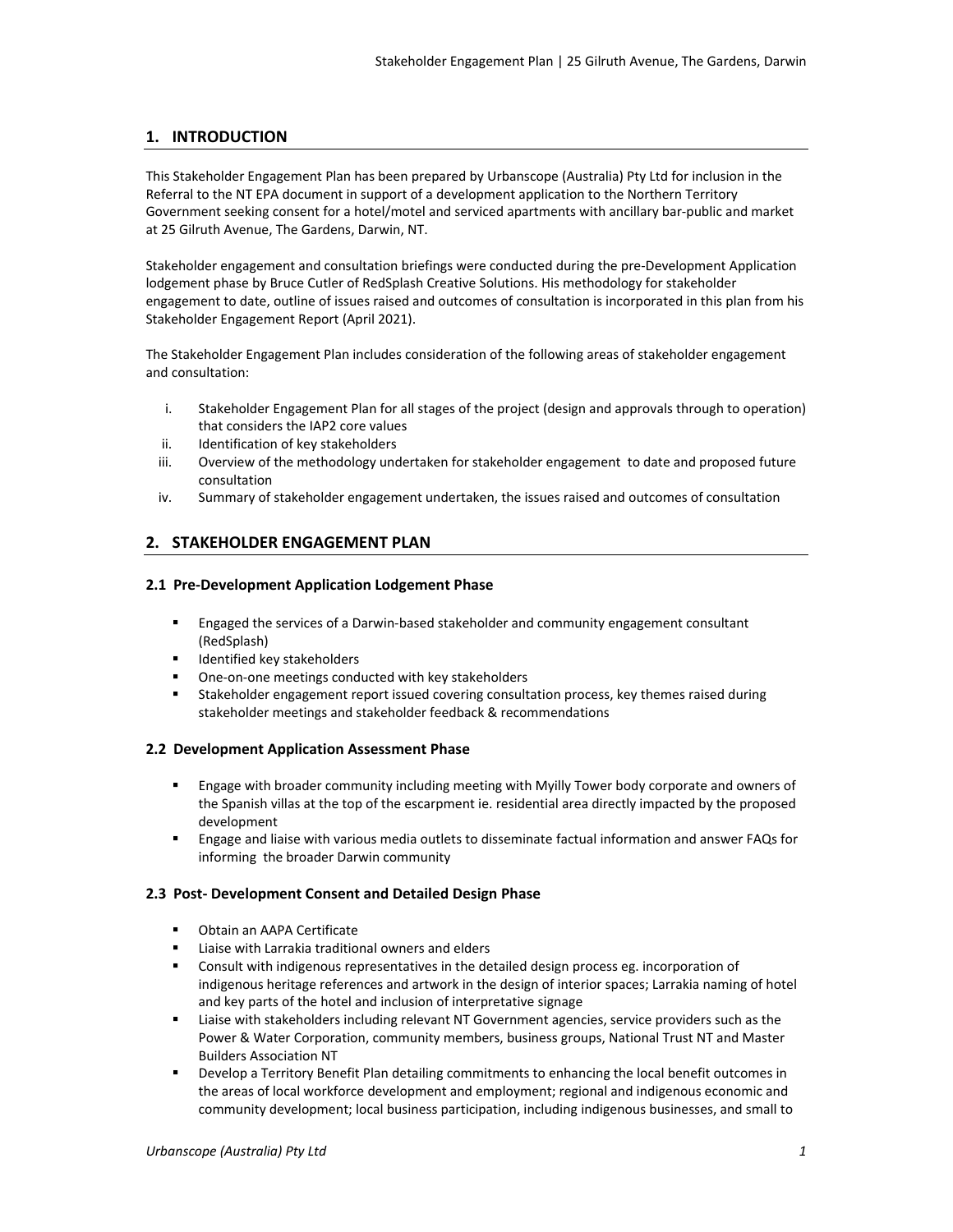medium enterprise capability development; and economic, industry and social infrastructure development

#### **2.4 Construction Phase**

- Instigate an archaeological monitoring program for any ground disturbance work in recognition of the possibility that prehistoric burials may still exist at the site
- Have a Larrakia representative present on site to monitor excavation work
- Notify commencement of construction activities to local residents and other relevant stakeholders such as SkyCity Casino
- Establish a grievance management process which is accessible to all stakeholders that allows response to grievances in a transparent and timely manner; maintains good record keeping and reporting back
- Put in place a clear process for monitoring and reporting stakeholder activities

#### **2.5 Operational Phase**

- Establish a Plan of Management incorporating a Complaints Recording Log which is to be kept on site at all times and updated as required and including content informing interested parties about Hotel operations and community events
- **Establish a grievance management process which is accessible to all stakeholders that allows** response to grievances in a transparent and timely manner; maintains good record keeping and reporting back
- Implement noise control measures to ensure no amenity impacts on the neighbouring properties in accordance with a Noise Management Plan
- Stakeholder engagement throughout the operational phase will be conducted through a variety of means eg. Establishment of a hotel website, annual reporting, company announcements, media releases where relevant, and meetings where appropriate (face‐to‐face and/or virtual)

#### **3. IDENTIFICATION OF KEY STAKEHOLDERS**

One‐on‐one meetings were offered to stakeholders who were identified as likely to have an interest in the proposal. The following organisations and individuals were contacted although not all chose to participate or were not available due to work commitments.

#### **Neighbouring commercial properties**

- **Mindil Beach Casino and Resort**
- Cullen Bay Marina Corporation
- **Paspaley Group**

#### **Interest groups**

- National Trust NT Executive Tim Dixon
- National Trust NT Director Grace Foulds
- **Environment Centre of the NT (Declined to participate)**

#### **Darwin Indigenous representatives**

- **EXEC** Larrakia Development Corporation
- Larrakia Nation Aboriginal Corporation chief executive Robert Cooper
- **EXECT** Larrakia Nation Aboriginal Corporation chair Richard Fejo

#### **Government**

- **City of Darwin**
- Department of Investment, Trade & Tourism x 2
- **Department of Chief Minister and Cabinet**<br>**Department of Infrastructure, Planning & I**
- Department of Infrastructure, Planning & Logistics Development Assessment Forum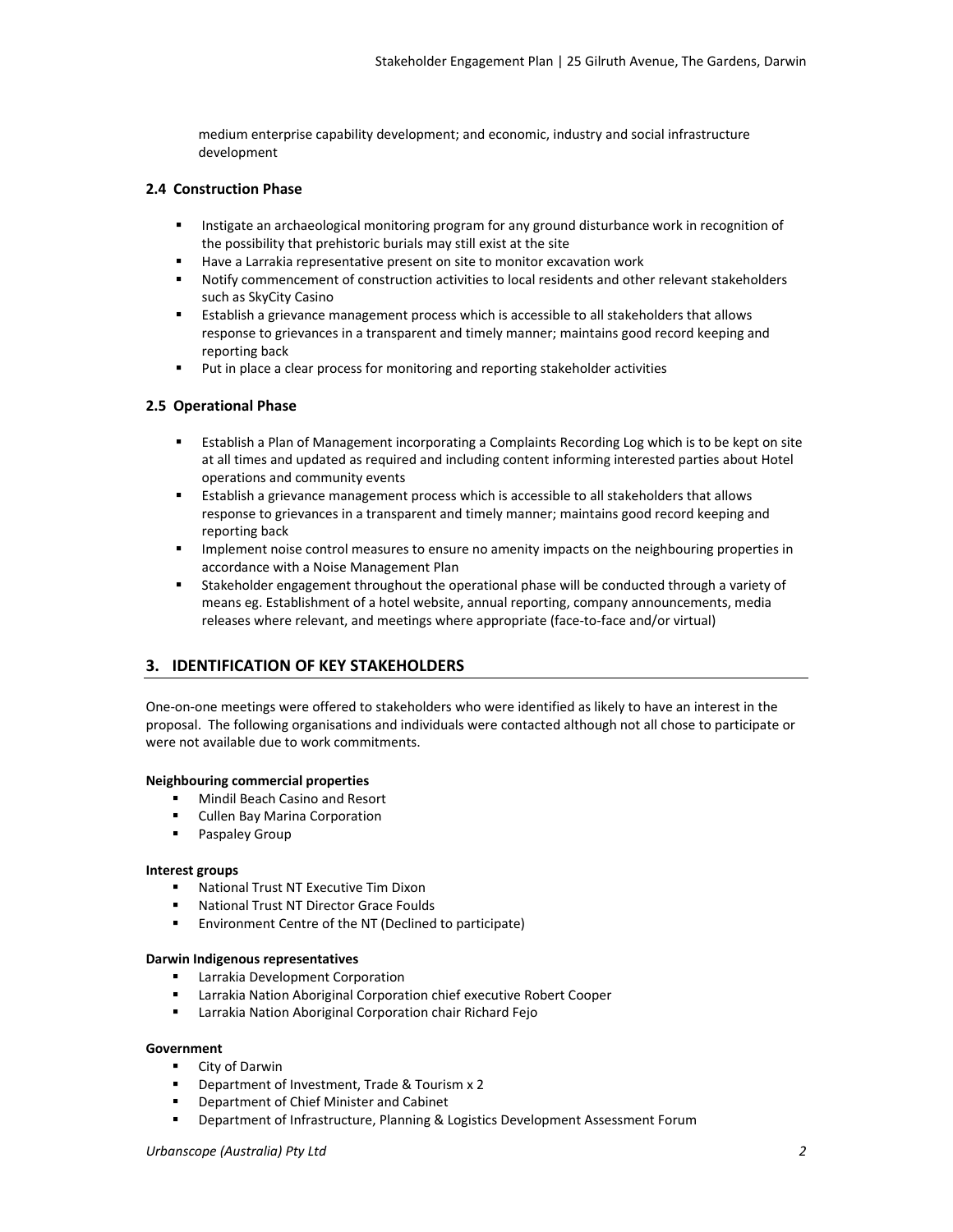- **•** Office of the Chief Minister
- Chief Minister (unavailable to participate)\*
- Minister for Small Business \*\*
- Minister for Hospitality and Tourism (unavailable to participate)
- Minister for Industry and Trade (unavailable to participate)
- Minister for Planning (declined to participate due to role in determining the application)
- Minister for Employment
- Shadow Minister for Planning and Shadow Minister for Investment
- Aboriginal Areas Protection Authority
- **Investment Territory**

\**Briefings were however provided to a senior adviser in the Office of the Chief Minister \*\*Minister's electorate is adjacent the Little Mindil site* 

#### **Industry groups**

- **Hospitality NT**
- **Property Council of the NT**
- **Tourism Top End**
- **Master Builders Association of the NT**
- Chamber of Commerce NT
- Tourism NT

#### **4. OVERVIEW OF METHODOLOGY**

#### **4.1 Consultation Process Overview**

RedSplash was engaged in December 2020 as an independent consultant to design and implement a stakeholder engagement program and to prepare a report on the stakeholder engagement findings.

Redsplash undertook the consultation process in line with the Core Values of the International Association for Public Participation (IAP2), the consultation adopted a proactive approach to seeking comment from a wide range of identified stakeholders. The consultation goal was to ensure stakeholders were informed of the development proposal, understood its implications and provided opportunity to give feedback. The role of the consultants was to capture the breadth of views about the proposal, the reason for these views and issues raised. In total, 42 people were spoken to.

#### **4.2 Level of Engagement**

The level of engagement used the IAP2 principles that guide good engagement to ensure the consultation was conducted at the levels of inform and consult.

| <b>LEVEL OF</b>   | PROMISE TO THE STAKEHOLDER                                                                                                     |
|-------------------|--------------------------------------------------------------------------------------------------------------------------------|
| <b>ENGAGEMENT</b> |                                                                                                                                |
| <b>Inform</b>     | We will keep you informed                                                                                                      |
| Consult           | We will listen to your concerns, keep you informed, and provide feedback on how<br>stakeholder's input influenced the decision |
| Involve           | We will work with you to ensure your concerns are reflected in the alternatives                                                |
|                   | developed, and provide feedback on how the input influenced the decision                                                       |
| Collaborate       | We will look to you for advice, ideas and solutions and incorporate those into the                                             |
|                   | decisions as much as possible                                                                                                  |
| Empower           | We will implement what you decide                                                                                              |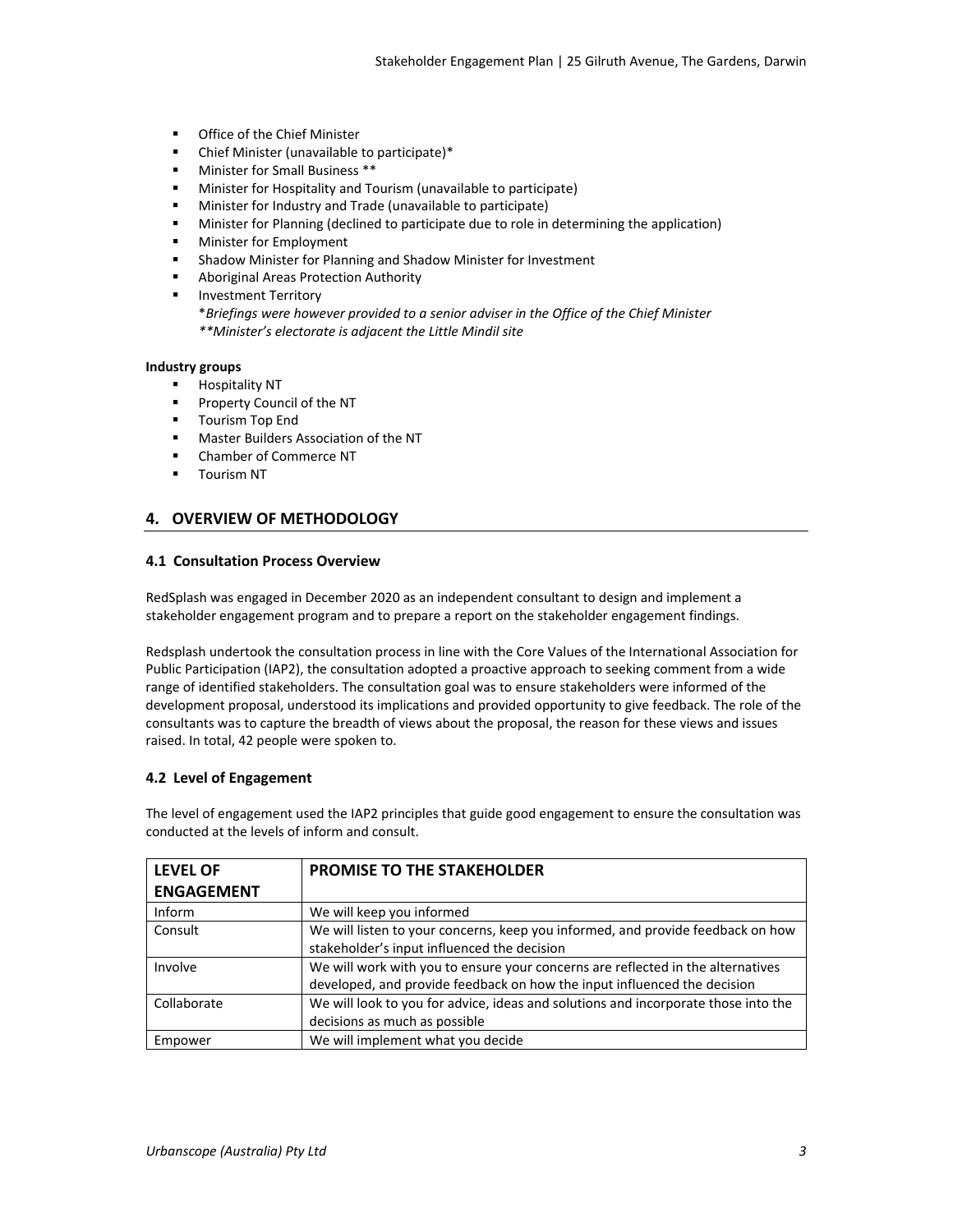#### **4.3 Consultation Objectives**

The objectives of the consultation were to provide stakeholders with information on the project proposal and gather their feedback, including areas of support, concern and recommendations, to report back to the development proponents.

#### **4.4 Approach**

RedSplash advised the stakeholder engagement program ran for nine weeks from 25 January to 30 March 2021. This timeframe was longer than originally planned, with some stakeholders unavailable to participate in face-to-face meetings due to being interstate or because of other work commitments to schedule briefings around*.* 

The consultations included providing artist impression visual materials, economic benefits data, construction cost estimates and visual modelling of how the development proposal would appear from the top of the adjoining escarpment.

The materials were presented as part of an overall face‐to‐face briefing that allowed stakeholders to question project details and allowed them to contribute their views and provide feedback.

#### **5. SUMMARY OF STAKEHOLDER ENGAGEMENT UNDERTAKEN**

#### **5.1 Feedback**

Feedback during the consultation program was received following a presentation briefing and then recording the responses provided by stakeholders to a series of questions about their views, concerns and ongoing discussion about project details and objectives.

#### **5.2 Key Themes**

Stakeholders were asked about what they liked about the Little Mindil proposal as well as about what concerns or likely problematic issues they perceived about the project obtaining development consent.

#### **What stakeholders like about the project proposal**

This was an open question to gather qualitative responses. There were six major key themes that emerged, with most responses able to be categorised into one of more of these themes:

- Welcoming a new tourism product to Darwin
- **IMPROVED ACTIVATION OF THE SUIT OF A THE STANDER**
- Growing investment confidence for Darwin
- **Biophilic design**
- Retaining community access
- Location

#### **What concerned stakeholders about the project proposal**

Stakeholders were asked an open question about what concerns or likely problematic issues they perceived about the project to obtaining development consent approval.

More than half of stakeholders spoken to believed there would be some "community pushback" regarding four main elements

Indigenous heritage

*Urbanscope (Australia) Pty Ltd 4*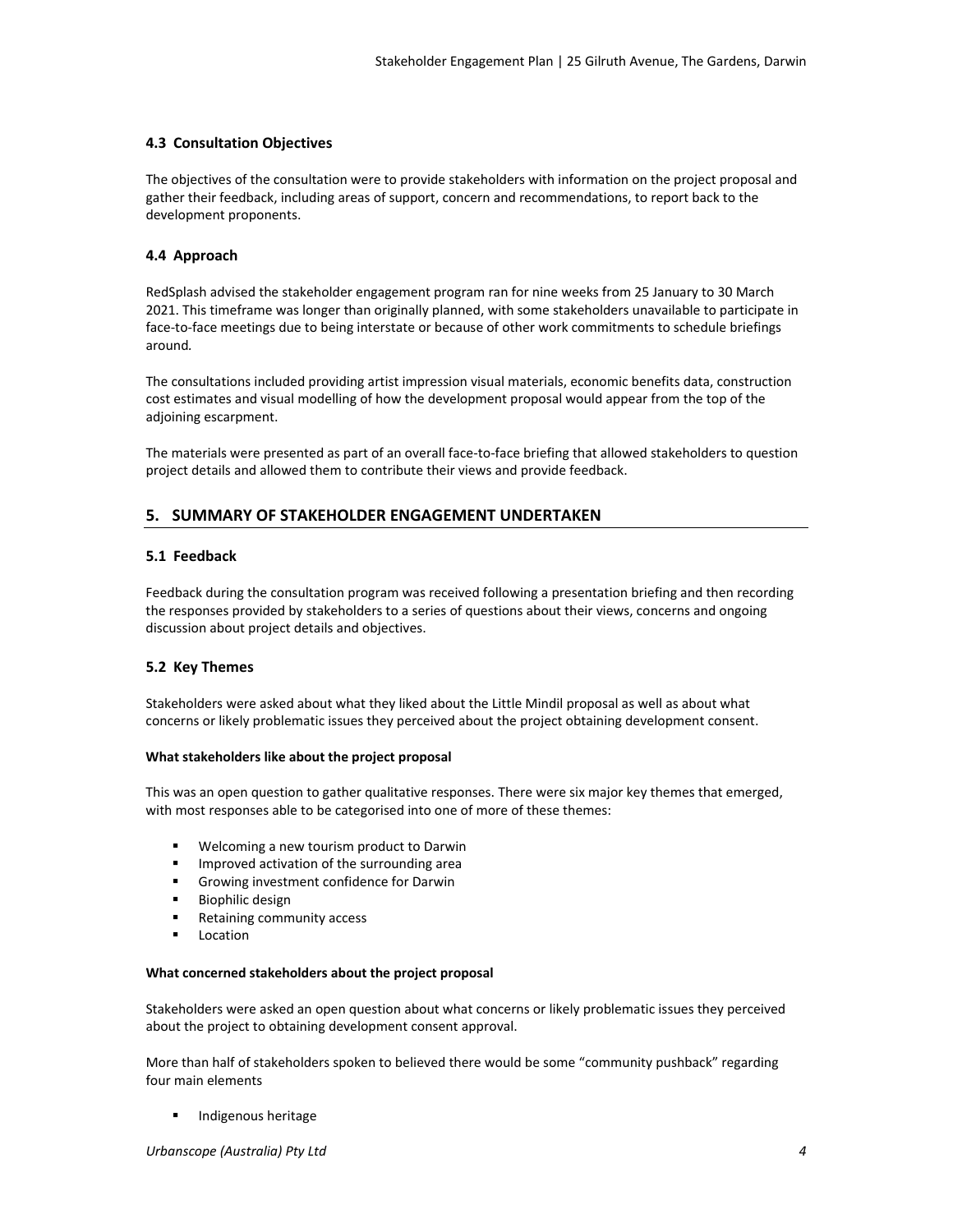- Building heights impeding views/sea breezes
- That many residents believe Little Mindil is a community asset rather than private land<br>■ Actioning meaningful community consultation
- Actioning meaningful community consultation

Stakeholders raised the possibility of indigenous cultural significance connected with the site as the major concern and the height of the buildings coming up higher than the adjacent escarpment as the other major concern. In this regard, the confirmation of the Planning Scheme Amendment change to make the burial site in the Little Mindil Creek protected from future development was welcomed by most stakeholders.

Several stakeholders thought there should be more facilities included that the local community could access or that the Food and Beverage venue at the corner foreshore of the development should be made bigger to accommodate greater usage by locals.

The majority of stakeholders acknowledged most major developments have critics and that it was realistic to expect a meaningful community consultation program could create awareness so that "the project benefits were substantial enough to get the majority of the community onside.

#### **5.3 Stakeholder recommendations**

Stakeholders were in the majority supportive of the project but had a realistic view that the development consent process can be problematic in nature and provided a range of recommendations for consideration by the development proponents. A selection of these recommendations follows:

#### **Mitigation of indigenous site issues**

- Meet with Larrakia traditional owners and elders
- Obtain an AAPA Certificate
- Acknowledge indigenous people with interpretative signage and include cultural performances at the site eg. fire dances in the grassed open area
- Acknowledge and respond to the process of welcome to country eg. Design reception area to signify respect to the Larrakia ancestors and acknowledge the nearby burial island
- Third-party funding commitments for Larrakia Cultural Centre or community sponsorship, incorporate Larrakia design into the development, guarantee indigenous job opportunities.
- **Involve Larrakia Development Corporation at the construction stage**

The development proponents are committed to liaising with Larrakia traditional owners and elders throughout the project at design, construction and operational stages. An AAPA Certificate will be sought after development consent is received with the understanding that work on site will not commence until the Certificate is received. Funding commitments and involvement of the Larrakia Development Corporation at construction stage are intended to be subject of future consideration and negotiation.

#### **Project Name**

- Gain social license by creating a name for the project which connects to the community
- Find a Larrakia name for a few key parts of the hotel such as suites, function rooms, bars and find a Larrakia name for the hotel
- **EXTH** Consultation with other Larrakia would assist with, among other things, the naming of areas

North One Hotel and Apartments is a preliminary name only. Consultation with Larrakia owners and elders regarding the naming of the hotel & apartments and keys parts within will be carried out.

#### **Social license and building community support**

- **Community support will be vital for getting the social license to develop the site because some** Darwin residents perceive that Little Mindil is a community asset.
- Put in place a local procurement plan to ensure flow on benefits for Territory businesses.

#### *Urbanscope (Australia) Pty Ltd 5*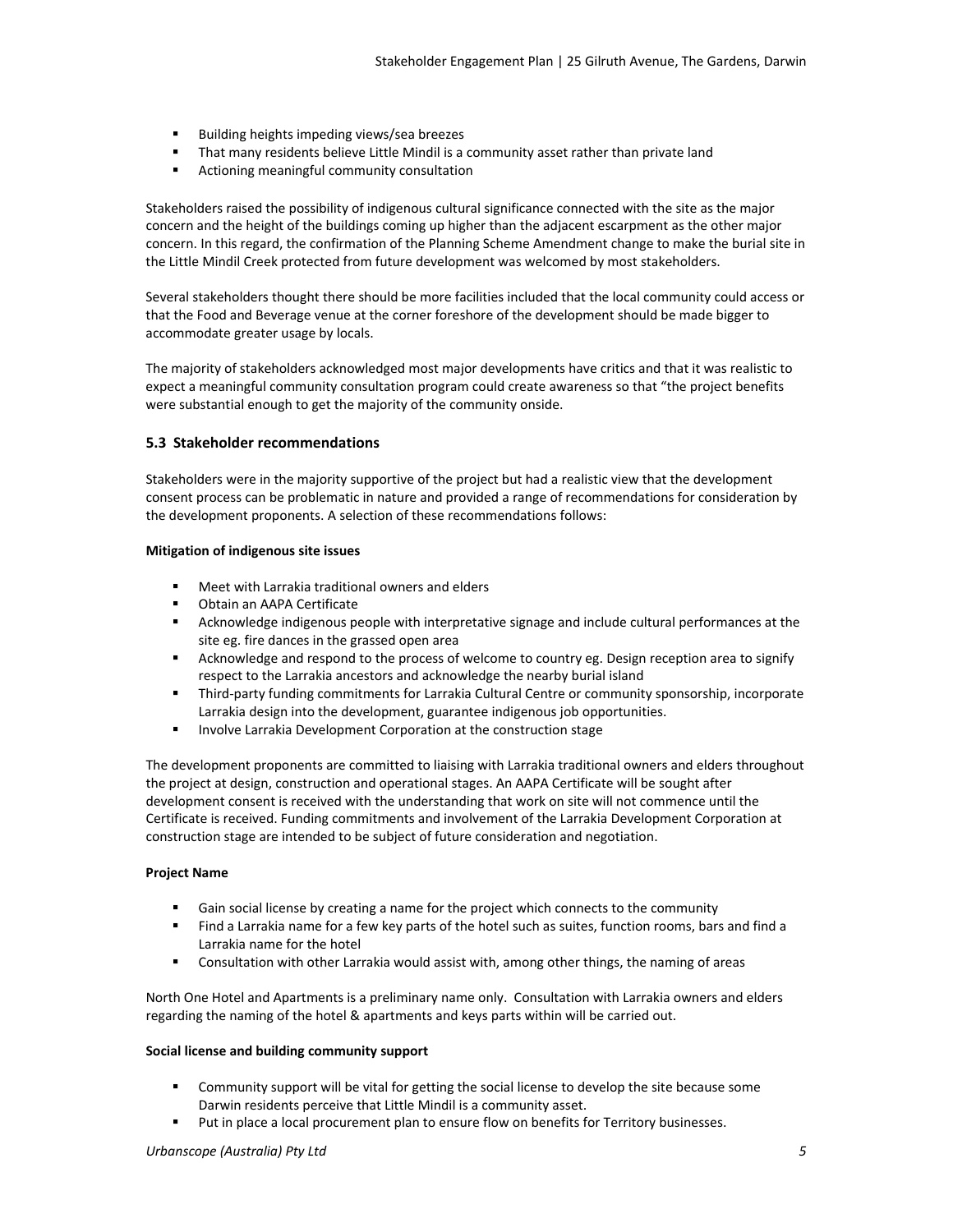- Telling what facilities the locals and community can access will help sell the story.
- Increase the rotunda food and beverage venue at the beachfront.
- Darwin locals often visit Bali because of its proximity and would welcome a day club venue here

The development proponents are committed to producing a local procurement plan in a timely manner detailing commitments and benefits for Territory businesses. Community feedback on perceived improvements to hotel facilities will be considered and evaluated.

#### **Public face**

- The project needs a public face and someone who the community can trust
- The development needs a local face to explain it to the community
- Having someone (from the Little Mindil project team) on the ground to meet and build relationships with the community/custodians will make engagement and dialogue easier

Bruce Cutler, Darwin local and experienced public relations practitioner, will be the public face of the project for interaction with the community, custodians and the media.

#### **Nurses Walk upgrade to build community partnership connections**

- Enhancement of the adjacent Nurses Walk that leads from the foreshore to the top of the escarpment that the proponent could do to bring more of the community onside by bringing into the development something of community benefit
- An upgrade of Nurses Walk by the proponent would assist with connectivity that will help deliver for residents and improve safety

The development proponents view the upgrade of the adjacent Nurses Walk as a worthwhile improvement to infrastructure and as such will give the matter thorough consideration and engage with the community regarding it.

#### **Boardwalk around to Cullen Bay**

 Stakeholders of nearby business areas such as the Casino, Cullen Bay Marina and the Paspaley Group stated that the development of the project lends itself to fulfilling a goal of the Central Darwin Area Plan for a boardwalk connecting Little Mindil with Cullen Bay around Myilly Point to increase pedestrian and cyclist activities

The development proponents welcome the opportunity to discuss the boardwalk to Cullen Bay proposal with stakeholders of nearby businesses and the NT Government.

### **6. CONCLUSION**

This Stakeholder Engagement Plan should not be viewed as a static document nor is it meant to be static. It will be constantly reviewed and revised as the project progresses. It is acknowledged that matters evolve over the project's lifespan.

The initial purpose of this Stakeholder Engagement Plan is to provide a solid foundation for implementation of engagement activities. Stakeholder engagement will continue through all stages of the project through design, construction and operation throughout the hotel and serviced apartments' lifespan.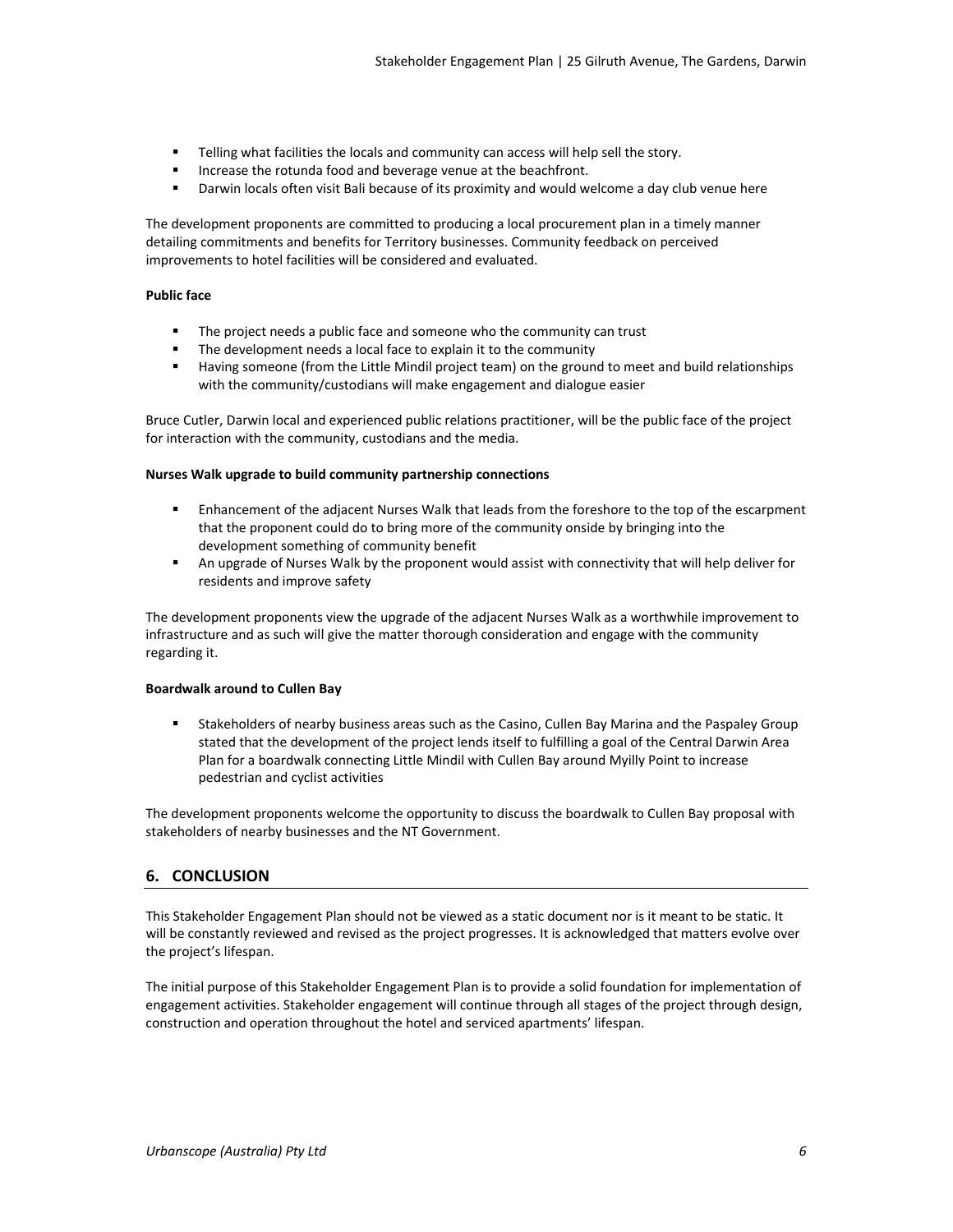**APPENDIX** – Stakeholder Engagement Register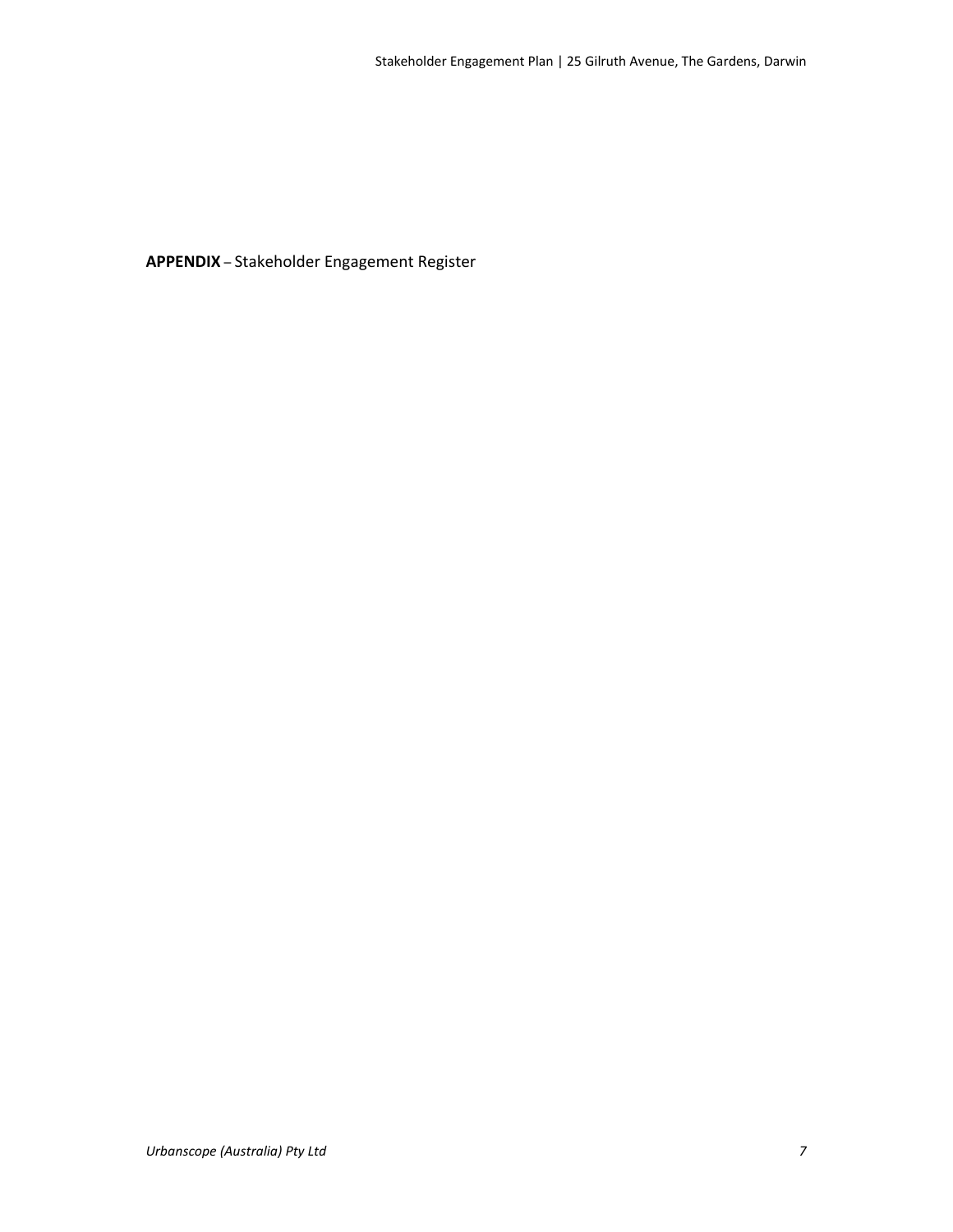# **Stakeholder Engagement Register**

## **PROJECT**

**NORTH ONE HOTEL AND APARTMENT DEVELOPMENT**  ADDRESS: 25 Gilruth Avenue, Little Mindil, The Gardens, Darwin 0800 CLIENT: KTT Investment Pty Ltd

All 23 stakeholder engagement briefings were held as face-to-face meetings. All meetings were arranged and conducted by Bruce Cutler of RedSplash. Ashley Manicaros (RedSplash) attended all meetings except meetings 1, 2 and 13. Meetings were held from the 25<sup>th</sup> January 2021 to the 30<sup>th</sup> March 2021.

Meetings with the NT Environmental Protection Authority (12<sup>th</sup> February 2021 and 18<sup>th</sup> August 2021) were held as video conferences arranged and conducted by Sharon Arena of BPL Environmental.

| <b>STAKEHOLDER</b> | <b>MEETING</b>  | <b>STAKEHOLDER</b>                        | <b>PERSONS</b>                                      | <b>TOPICS COVERED</b>                                                                                                         | <b>MAIN ISSUES RAISED</b>                                                                                                                                                                                                    | <b>PROPONENT RESPONSE</b>                                                                                                                     |
|--------------------|-----------------|-------------------------------------------|-----------------------------------------------------|-------------------------------------------------------------------------------------------------------------------------------|------------------------------------------------------------------------------------------------------------------------------------------------------------------------------------------------------------------------------|-----------------------------------------------------------------------------------------------------------------------------------------------|
| <b>MEETING NO.</b> | <b>DATE</b>     | <b>ORGANISATION</b>                       |                                                     |                                                                                                                               |                                                                                                                                                                                                                              |                                                                                                                                               |
|                    | 25 Jan.<br>2021 | <b>Hospitality NT</b>                     | Alex Bruce (CEO)                                    | Project concept; target clientele                                                                                             | Perception of site being a<br>community asset; Importance of<br>community support; facilities that<br>can be used by locals; size of front<br>bar; Aboriginal heritage claims                                                | Stakeholder engagement<br>proposed with Larrakia people<br>and community                                                                      |
| $\mathfrak{p}$     | 27 Jan.<br>2021 | City of Darwin                            | Kon Vatskalis (Lord<br>Mayor)<br>Scott Waters (CEO) | Project concept; economic and<br>employment benefits for Darwin                                                               | Community or stakeholder unrest<br>about the development proposal;<br>encroachment of development<br>onto Gilruth Avenue road reserve;<br>importance of meeting with<br>Larrakia people; upgrade of Nurses<br>Walk staircase | Stakeholder engagement<br>proposed with Larrakia people<br>and community; discuss with<br>Council regarding encroachment<br>onto road reserve |
| 3                  | 29 Jan.<br>2021 | Chamber of<br>Commerce NT                 | Greg Ireland (CEO)                                  | Project concept; economic and<br>employment benefits; maintenance<br>of current access through site to<br>Little Mindil beach | Likelihood of some community<br>pushback                                                                                                                                                                                     | Stakeholder engagement<br>proposed with community                                                                                             |
| 4                  | 29 Jan.<br>2021 | Office of the Chief<br>Minister of the NT | Jason Schoolmeester<br>(Director of Policy)         | Project concept; economic and<br>employment benefits;<br>undergrounding of overhead power<br>lines;                           | Investment implications for Darwin<br>if development did not proceed;<br>reaction to development from<br>residents in the Spanish units on<br>top of the escarpment;                                                         | Stakeholder engagement<br>proposed with community<br>including residents of Spanish<br>units                                                  |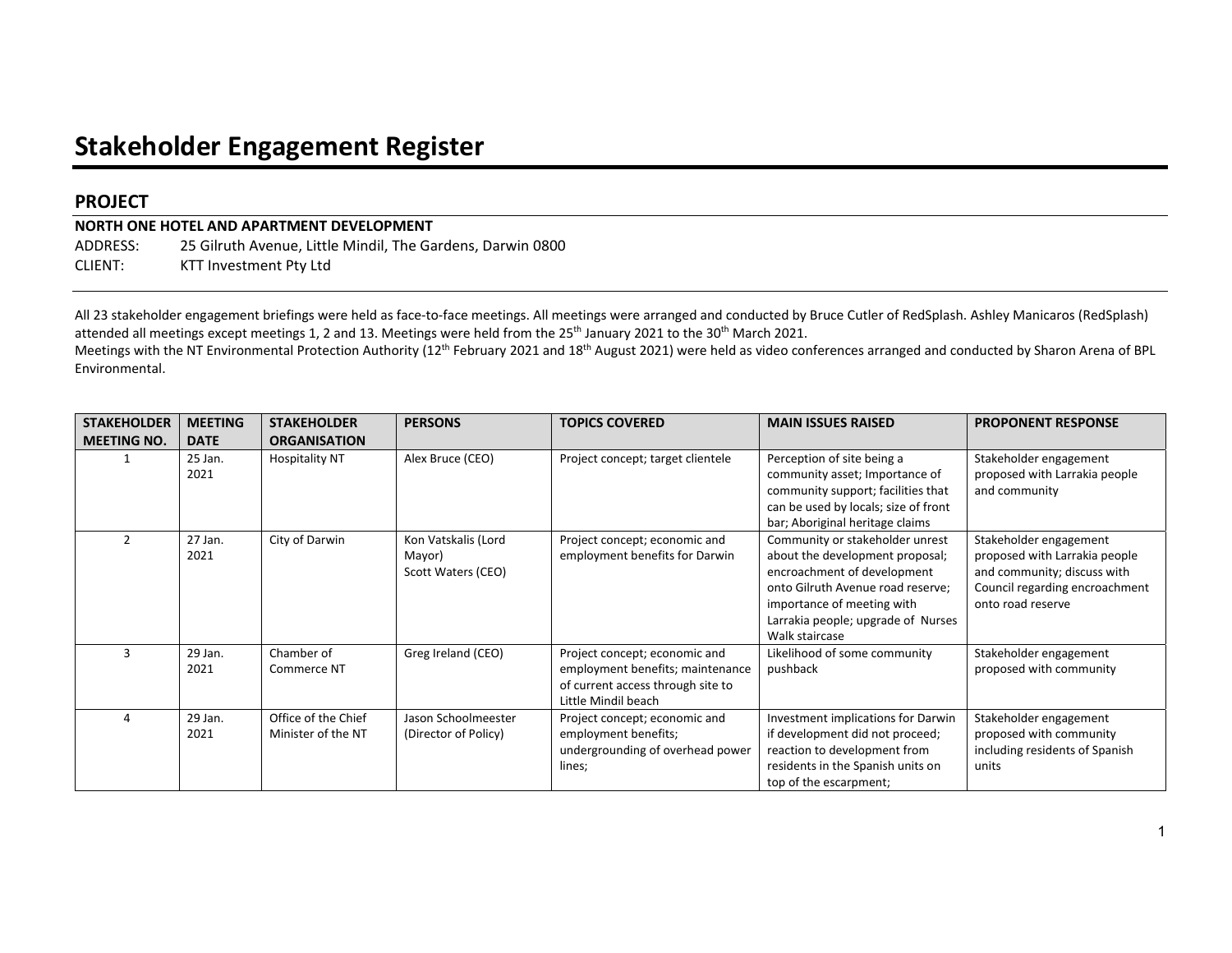| <b>STAKEHOLDER</b><br><b>MEETING NO.</b> | <b>MEETING</b><br><b>DATE</b> | <b>STAKEHOLDER</b><br><b>ORGANISATION</b>       | <b>PERSONS</b>                                                                                                                                                                                | <b>TOPICS COVERED</b>                                                                                                                                                                                        | <b>MAIN ISSUES RAISED</b>                                                                                                                                                                                                                                                                                 | <b>PROPONENT RESPONSE</b>                                                                                                                                                                                                                                                                                                                                                       |
|------------------------------------------|-------------------------------|-------------------------------------------------|-----------------------------------------------------------------------------------------------------------------------------------------------------------------------------------------------|--------------------------------------------------------------------------------------------------------------------------------------------------------------------------------------------------------------|-----------------------------------------------------------------------------------------------------------------------------------------------------------------------------------------------------------------------------------------------------------------------------------------------------------|---------------------------------------------------------------------------------------------------------------------------------------------------------------------------------------------------------------------------------------------------------------------------------------------------------------------------------------------------------------------------------|
| 5                                        | 02 Feb.<br>2021               | <b>Master Builders</b><br><b>Association NT</b> | Dave Malone (CEO)                                                                                                                                                                             | Project concept; local procurement<br>plan for MBA support                                                                                                                                                   | Investment implications for Darwin<br>if development did not proceed;<br>likelihood of some community<br>pushback; need for continuing<br>engagement with stakeholders<br>throughout the project; need for a<br>local procurement plan                                                                    | Stakeholder engagement<br>proposed with community; a local<br>procurement plan will be<br>developed                                                                                                                                                                                                                                                                             |
| 6                                        | 02 Feb.<br>2021               | Department of<br>Industry, Trade &<br>Tourism   | Andrew Hopper (Acting<br>CEO)<br>Daryl Hudson (Director)                                                                                                                                      | Project concept; local procurement<br>plan for local jobs and businesses;<br>public access; biophilic design                                                                                                 | Access to site from Gilruth Avenue;<br>likelihood of negative comments<br>from residents at top of the<br>escarpment                                                                                                                                                                                      | Access from Gilruth to be<br>discussed with Darwin Council;<br>Stakeholder engagement<br>proposed with community; a local<br>procurement plan will be<br>developed                                                                                                                                                                                                              |
| $\overline{7}$                           | 04 Feb.<br>2021               | Property Council NT                             | Ruth Palmer (Executive<br>Director)                                                                                                                                                           | Project concept; importance of<br>private investment in driving the<br>local economy; biophilic design;<br>upgrade of Nurses Walk;<br>highlighted that the site is private<br>land                           | Incorporation of Larrakia heritage<br>culture in design; potential for<br>public backlash against the<br>development                                                                                                                                                                                      | Stakeholder engagement<br>proposed with community;<br>Larrakia people involvement<br>proposed at detailed design stage<br>for their input                                                                                                                                                                                                                                       |
| 8                                        | 04 Feb.<br>2021               | <b>National Trust NT</b>                        | Tim Dixon (President)                                                                                                                                                                         | Project concept;                                                                                                                                                                                             | Need for a heritage site analysis to<br>be undertaken;<br>Potential for human remains to be<br>uncovered during construction;<br>impact of development on sea<br>breezes reaching heritage<br>properties; height of development<br>above escarpment; involvement of<br>Larrakia people in the development | Heritage assessment of site<br>undertaken; any human remains<br>discovered will be properly dealt<br>with under heritage protocols;<br>wind impact assessment<br>undertaken; visual impact study<br>undertaken to emphasising<br>impact of existing escarpment<br>vegetation on vistas; Larrakia<br>people involvement proposed at<br>detailed design and construction<br>stage |
| 9                                        | 05 Feb.<br>2021               | <b>Investment Territory</b>                     | Hayley Richards (Senior<br>Executive Director)<br>Scott Wauchope<br>(Executive Director)<br>Daryl Hudson (Director)<br>Kym Nolan (Director)<br>Thai Tung (International<br>Relations officer) | Project concept; roles of the<br>various consultants; proposed land<br>fill to deal with storm surge;<br>retention of community access;<br>undergrounding of power lines and<br>funding associated with this | Expected opposition to<br>development from escarpment<br>residents; burial sites issues;<br>proposed height of development<br>above escarpment;<br>acknowledgement of Larrakia<br>people in the development                                                                                               | Stakeholder engagement<br>proposed with community;<br>Larrakia people involvement<br>proposed at detailed design stage<br>for their input; AAPA certificate to<br>be sought; visual impact study of<br>impact of vegetation on<br>escarpment vistas undertaken                                                                                                                  |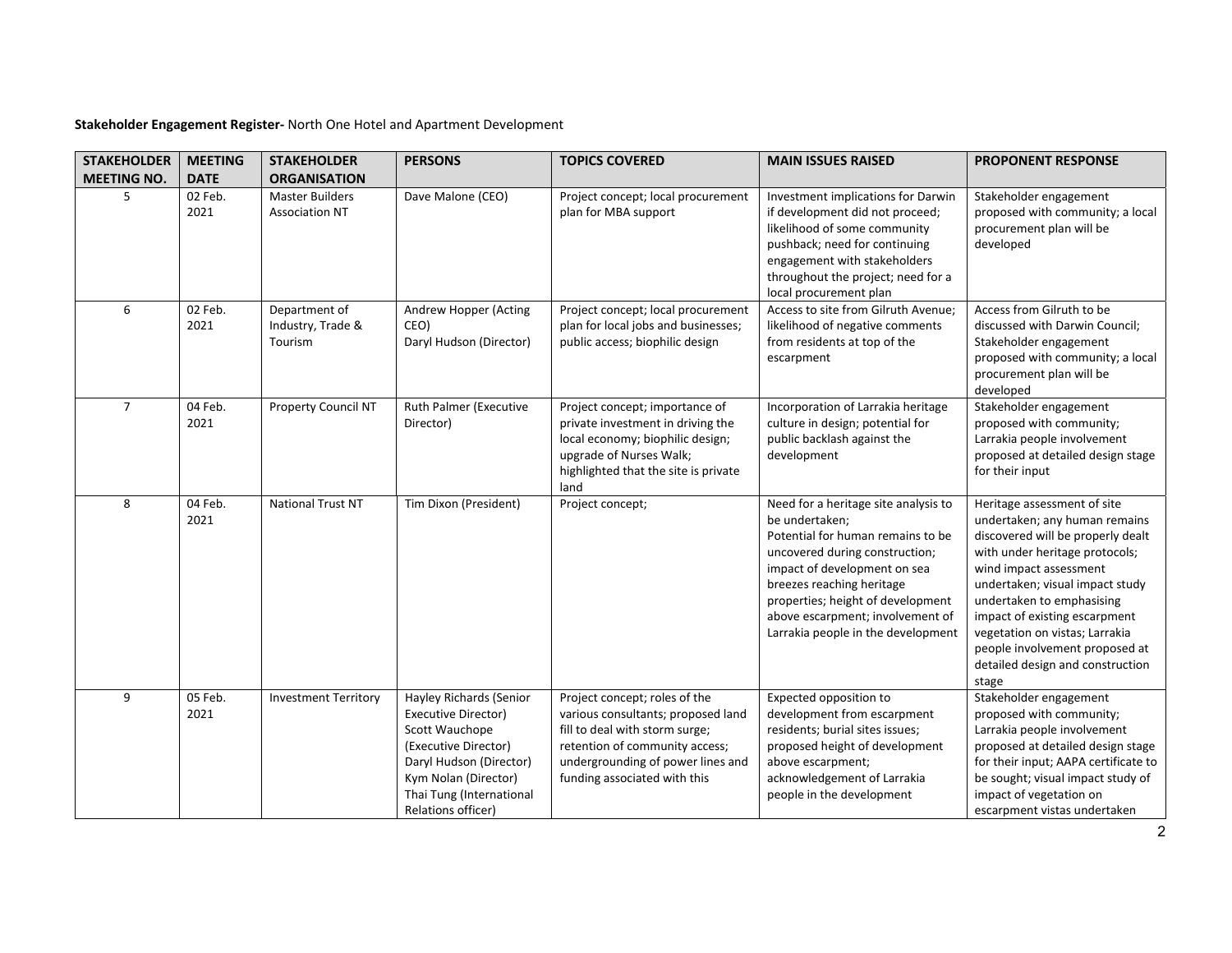| <b>STAKEHOLDER</b><br><b>MEETING NO.</b>                                      | <b>MEETING</b><br><b>DATE</b> | <b>STAKEHOLDER</b><br><b>ORGANISATION</b>       | <b>PERSONS</b>                                                                                 | <b>TOPICS COVERED</b>                                                                                          | <b>MAIN ISSUES RAISED</b>                                                                                                                                                                                                                                                                                                                                                                                                  | <b>PROPONENT RESPONSE</b>                                                                                                                                                                                                                                                                                                                           |
|-------------------------------------------------------------------------------|-------------------------------|-------------------------------------------------|------------------------------------------------------------------------------------------------|----------------------------------------------------------------------------------------------------------------|----------------------------------------------------------------------------------------------------------------------------------------------------------------------------------------------------------------------------------------------------------------------------------------------------------------------------------------------------------------------------------------------------------------------------|-----------------------------------------------------------------------------------------------------------------------------------------------------------------------------------------------------------------------------------------------------------------------------------------------------------------------------------------------------|
| 10                                                                            | 08 Feb.<br>2021               | Mindil Beach Casino<br>and Resort               | Avril Baynes (General<br>Manager)                                                              | Project concept; retention of<br>community access; biophilic design;<br>economic benefit of the<br>development | Expectation of some community<br>pushback including residents on<br>escarpment; burial site and sacred<br>site issues                                                                                                                                                                                                                                                                                                      | Stakeholder engagement<br>proposed with community<br>including residents on<br>escarpment and Larrakia people;<br>AAPA Certificate will be obtained                                                                                                                                                                                                 |
| 11                                                                            | 09 Feb.<br>2021               | Larrakia Development<br>Corporation             | Nigel Browne (CEO)                                                                             | Project concept;                                                                                               | Concerns related to sacred sites<br>and implications for construction;<br>involvement of LDC in the project<br>by providing labour and becoming<br>a shareholder in the development;<br>maintenance of community access<br>through the site                                                                                                                                                                                | Stakeholder engagement<br>proposed with Larrakia people<br>and community; AAPA Certificate<br>to be obtained; community<br>access through site to be<br>maintained; any human remains<br>discovered will be properly dealt<br>with under heritage protocols;<br>proponents willing to negotiate<br>with LDC for their involvement in<br>the project |
| 12                                                                            | 09 Feb.<br>2021               | <b>Tourism NT</b>                               | Michael Bridge (Chair)                                                                         | Project concept; investment<br>profile;                                                                        | Height of development above<br>escarpment; target market (local v.<br>overseas mix); public access;                                                                                                                                                                                                                                                                                                                        | Visual impact study of impact of<br>vegetation on escarpment vistas<br>undertaken                                                                                                                                                                                                                                                                   |
| Video<br>conference<br>conducted by<br>Sharon Arena<br>(BPL<br>Environmental) | 12 Feb.<br>2021               | NT Environmental<br><b>Protection Authority</b> | Lisa Bradley (Director<br>Environmental<br>Assessment)                                         | Project Overview; Approval Process                                                                             | Referral under the Environmental<br>Protection Act 2019 would likely be<br>required; key environmental issues<br>to address may include social and<br>community, cultural heritage,<br>inland water quality, hydrological<br>processes and consideration for<br>terrestrial quality, ecosystems,<br>coastal processes;<br>opportunities available to align<br>pubic exhibition period with the<br>Development Application. | A Referral to the NT EPA will be<br>submitted for the Development,<br>with consideration of the<br>environmental issues discussed<br>with the NT EPA.                                                                                                                                                                                               |
| 13                                                                            | 18 Feb.<br>2021               | Northern Territory<br>Opposition                | Gerard Maley (NT<br>Opposition Leader)<br>Marie-Clare Boothby<br>(Shadow Planning<br>Minister) | Project concept; biophilic design                                                                              | Economic and jobs benefits for<br>Darwin;                                                                                                                                                                                                                                                                                                                                                                                  | A local procurement plan will be<br>developed                                                                                                                                                                                                                                                                                                       |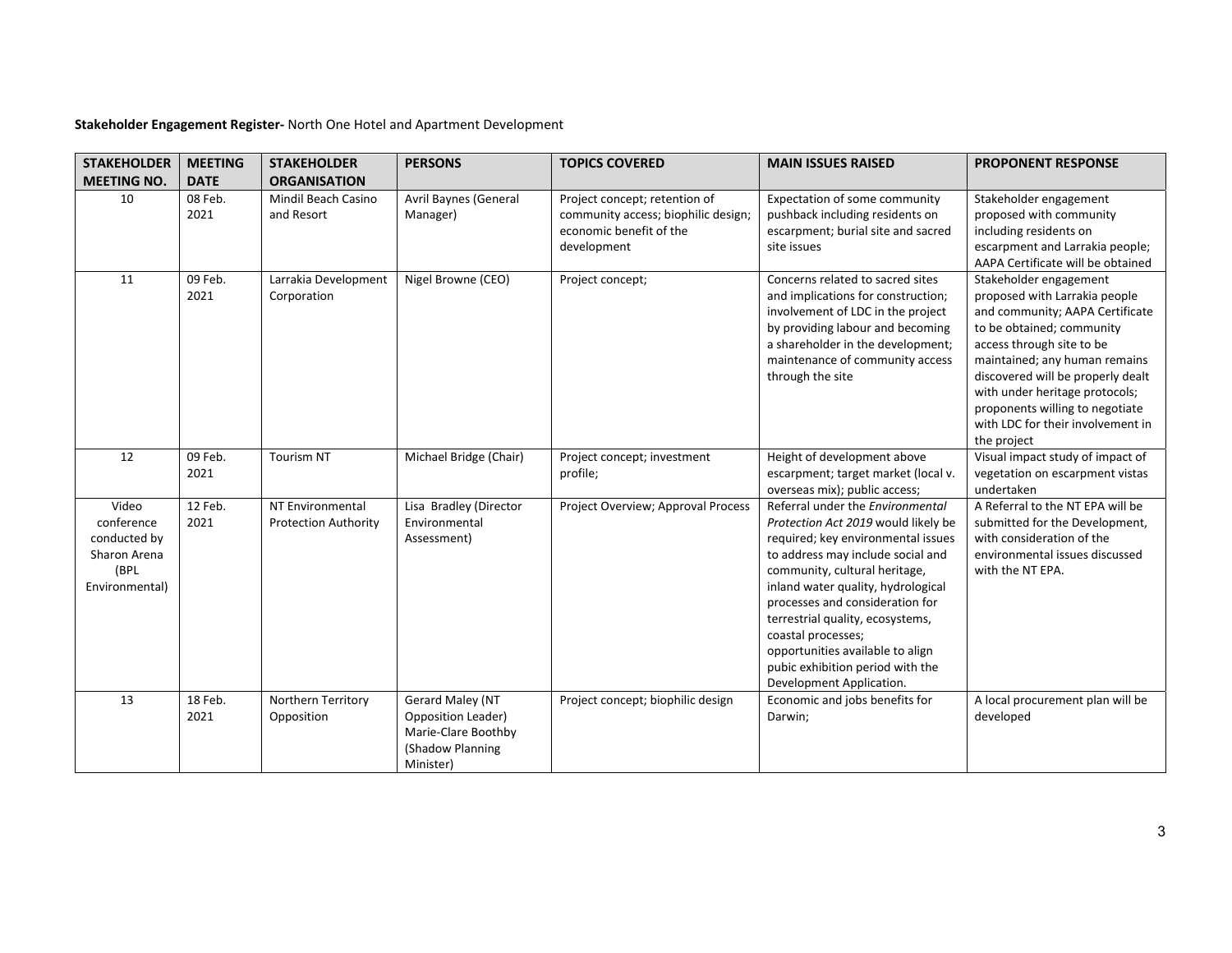| <b>STAKEHOLDER</b> | <b>MEETING</b>  | <b>STAKEHOLDER</b>                                      | <b>PERSONS</b>                                                                                                | <b>TOPICS COVERED</b>                                                                                                                                                                | <b>MAIN ISSUES RAISED</b>                                                                                                                                                                                                                 | <b>PROPONENT RESPONSE</b>                                                                                                                                                                                                                                                                              |
|--------------------|-----------------|---------------------------------------------------------|---------------------------------------------------------------------------------------------------------------|--------------------------------------------------------------------------------------------------------------------------------------------------------------------------------------|-------------------------------------------------------------------------------------------------------------------------------------------------------------------------------------------------------------------------------------------|--------------------------------------------------------------------------------------------------------------------------------------------------------------------------------------------------------------------------------------------------------------------------------------------------------|
| <b>MEETING NO.</b> | <b>DATE</b>     | <b>ORGANISATION</b>                                     |                                                                                                               |                                                                                                                                                                                      |                                                                                                                                                                                                                                           |                                                                                                                                                                                                                                                                                                        |
| 14                 | 18 Feb.<br>2021 | NT Minister for<br>Employment/Member<br>for Port Darwin | Paul Kirby (Minister for<br>Employment/Member for<br>Port Darwin)<br>Leo Gifford (Chief of<br>Staff)          | Project concept; maintenance of<br>community access to and through<br>the site and protection of sacred<br>sites                                                                     | Little Mindil site borders the<br>Minister's electorate & includes<br>residents living on the escarpment<br>above in Myilly Towers and the<br>Spanish townhouses; height of the<br>development; Economic and jobs<br>benefits for Darwin; | Stakeholder engagement<br>proposed with residents of Myilly<br>Towers & the Spanish<br>townhouses; visual impact study<br>undertaken to emphasising<br>impact of existing escarpment<br>vegetation on vistas; A local<br>procurement plan will be<br>developed                                         |
| 15                 | 22 Feb.<br>2021 | Larrakia Nation<br>Aboriginal<br>Corporation            | Robert Cooper (CEO)                                                                                           | Project concept;                                                                                                                                                                     | Treatment of burial & sacred sites:<br>indigenous links to the site;<br>recognition of Larrakia people in<br>the development; appointment of<br>Larrakia people as cultural<br>monitors on site during<br>construction                    | AAPA certificate to be obtained;<br>Larrakia people involvement<br>proposed at detailed design stage<br>for their input; propose to have<br>an indigenous representative on<br>site during excavation and<br>construction; supportive of<br>indigenous cultural performances<br>during hotel operation |
| 16                 | 22 Feb.<br>2021 | Cullen Bay Marina<br>Corporation                        | Carmen King (CEO)                                                                                             | Project concept; biophilic design;<br>economic benefits; potential for a<br>boardwalk built around the cliff<br>face to link public access from<br>Cullen Bay to Little Mindil Beach | Impact on views from top of the<br>escarpment                                                                                                                                                                                             | Visual impact study undertaken<br>to emphasising impact of existing<br>escarpment vegetation on vistas                                                                                                                                                                                                 |
| 17                 | 01 Mar.<br>2021 | Department of<br>Industry, Trade &<br>Tourism           | Shaun Drabsch (CEO)<br>Andrew Hopper (Deputy<br>CEO)                                                          | Project concept; importance of<br>investment in the Territory                                                                                                                        | Height of development; impact on<br>heritage precinct                                                                                                                                                                                     | Wind impact assessment<br>undertaken; visual impact study<br>undertaken to emphasising<br>impact of existing escarpment<br>vegetation on vistas;                                                                                                                                                       |
| 18                 | 02 Mar.<br>2021 | Development<br><b>Application Forum</b>                 | NTG department<br>representatives and<br>project team members<br>(20 in attendance via<br>video conferencing) | Project concept; approval process;<br>undergrounding of power lines                                                                                                                  | AAPA Certificate; archaeological<br>monitoring during excavation<br>works; environmental impact;<br>stormwater management; need for<br>a construction management plan;<br>maintenance of green roofs<br>especially during dry season      | An AAPA Certificate will be<br>obtained prior to construction<br>commencing; an archaeologist<br>will monitor excavation works;<br>stormwater management plan<br>will be provided; construction<br>management plan will be<br>provided and implemented;<br>green roofs will be irrigated               |